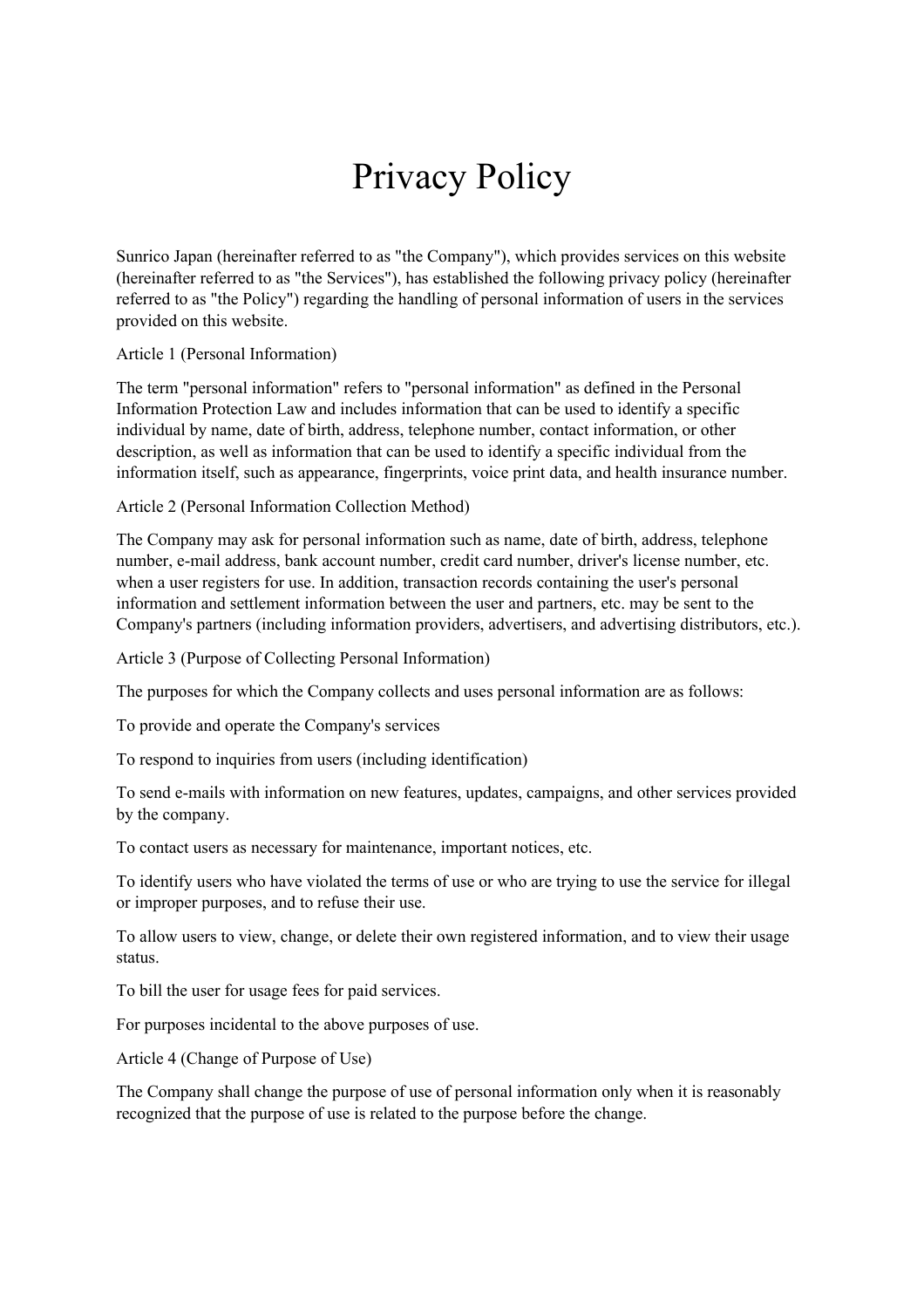In the event of a change in the purpose of use, the Company shall notify the user of the changed purpose by the method prescribed by the Company or announce it on this website.

Article 5 (Provision of Personal Information to Third Parties)

The Company will not provide personal information to third parties without the prior consent of the user, except in the following cases

When it is necessary to protect the life, body, or property of an individual and it is difficult to obtain the consent of the individual.

When it is particularly necessary to improve public health or promote the sound growth of children and it is difficult to obtain the consent of the person concerned.

When the provision of personal information is necessary for cooperating with a national agency, a local government, or a person or organization entrusted by either of the foregoing in executing affairs prescribed by laws and regulations and obtaining the consent of the individual is likely to impede the execution of such affairs.

When the following matters are notified or announced in advance, and when the Company has notified the Personal Information Protection Committee.

The purpose of use includes provision to a third party

Items of data to be provided to a third party

Means or methods of provision to a third party

Stopping the provision of personal information to a third party in response to a request from the individual

Method of accepting the request of the individual

Notwithstanding the provisions of the preceding paragraph, the party to which the information is provided shall not be considered a third party in the following cases

When the Company entrusts the handling of personal information, in whole or in part, within the scope necessary to achieve the purpose of use

When personal information is provided in connection with the succession of a business due to a merger or other reasons.

When personal information is to be used jointly with a specific party, and the Company notifies the person in advance or makes it easily accessible to the person in question of that fact, the items of personal information to be used jointly, the scope of the party using the information jointly, the purpose of use of the party using the information, and the name of the party responsible for the management of the personal information. or the name of the person responsible for the management of the personal information.

Article 6 (Disclosure of Personal Information)

When the Company is requested to disclose personal information by an individual, the Company shall disclose such information to the individual without delay. However, the Company may decide not to disclose all or part of the personal information if disclosure would cause any of the following to occur, and if the Company decides not to disclose the personal information, it will notify the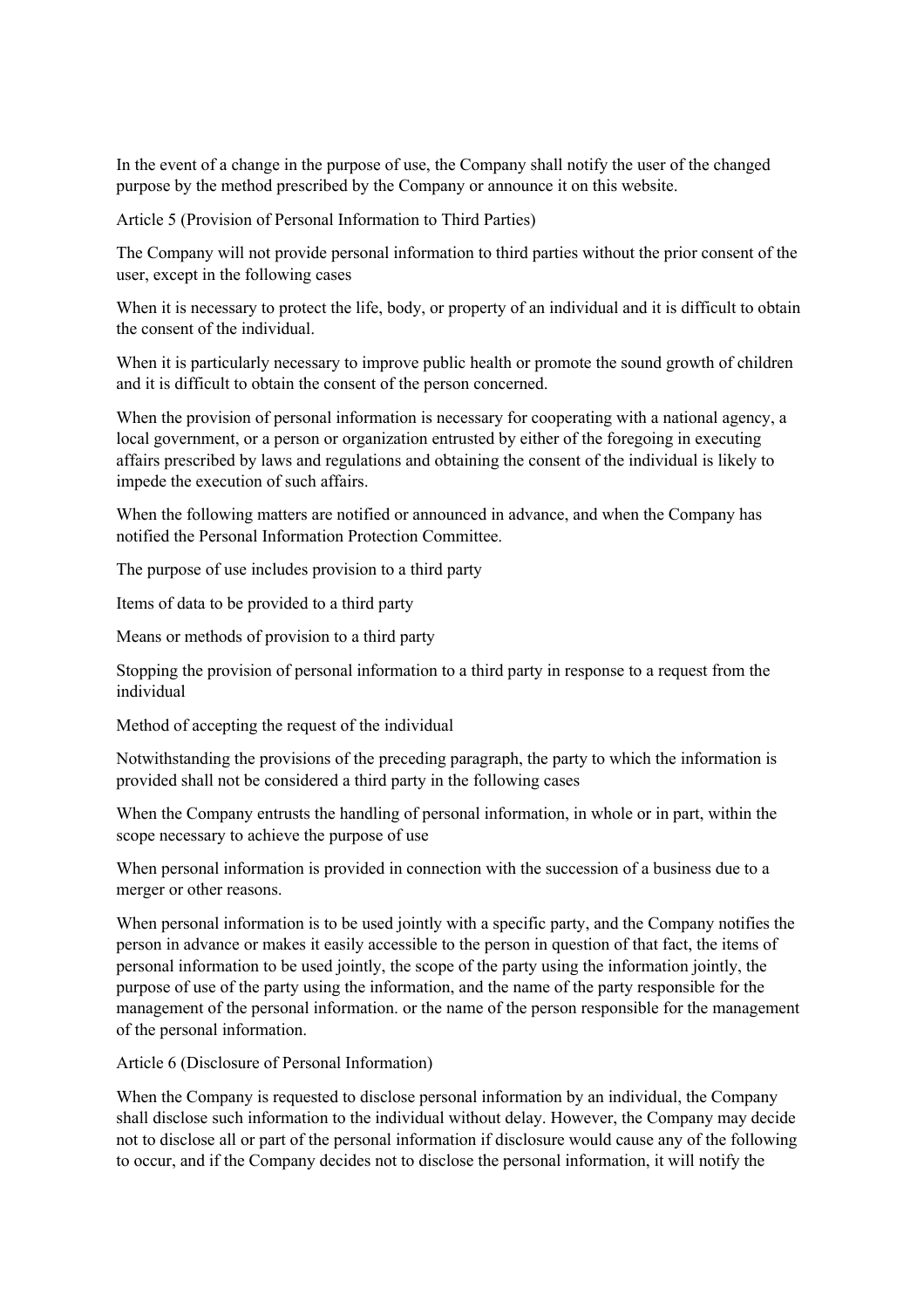person without delay. A fee of 1,000 yen per case will be charged for the disclosure of personal information.

When there is a risk of harm to the life, body, property, or other rights or interests of the individual or a third party

When there is a risk of significant hindrance to the proper execution of the business.

When it would violate other laws and regulations.

Notwithstanding the provisions of the preceding paragraph, the Company will not, in principle, disclose any information other than personal information, such as history and characteristics information.

Article 7 (Correction and Deletion of Personal Information)

If the personal information held by the Company is incorrect, the user may request the Company to correct, add, or delete the personal information (hereinafter referred to as "Corrections") in accordance with the procedures specified by the Company.

If the Company receives a request from the user as described in the preceding paragraph and deems it necessary to respond to the request, the Company shall make the correction, etc. of the relevant personal information without delay.

When the Company makes a correction, etc. based on the provisions of the preceding paragraph, or decides not to make a correction, etc., the Company shall notify the User of this without delay.

Article 8 (Suspension of Use of Personal Information)

In the event that the Company is requested by an individual to suspend using or erase personal information on the grounds that the information is being handled beyond the scope of the purpose of use or that the information was obtained by wrongful means, the Company shall do so without delay.

If, based on the results of the investigation described in the preceding paragraph, it is determined that it is necessary to respond to the request, the Company will stop using the personal information without delay.

In the event that the Company suspends use of the data, based on the provisions of the preceding paragraph, or decides not to suspend use, etc., the Company will notify the User of this without delay.

Notwithstanding the preceding two paragraphs, in cases where it is difficult to suspend use of the information, such as in cases where the suspension of use would incur a large amount of expense, and in cases where alternative measures necessary to protect the rights and interests of the user can be taken, such alternative measures shall be taken.

Article 9 (Changes to the Privacy Policy)

The contents of this policy may be changed without notice to the user, except as otherwise provided by law or in this policy.

Unless otherwise specified by the Company, the revised Privacy Policy shall become effective when it is posted on this website.

Article 10 (Contact for inquiries)